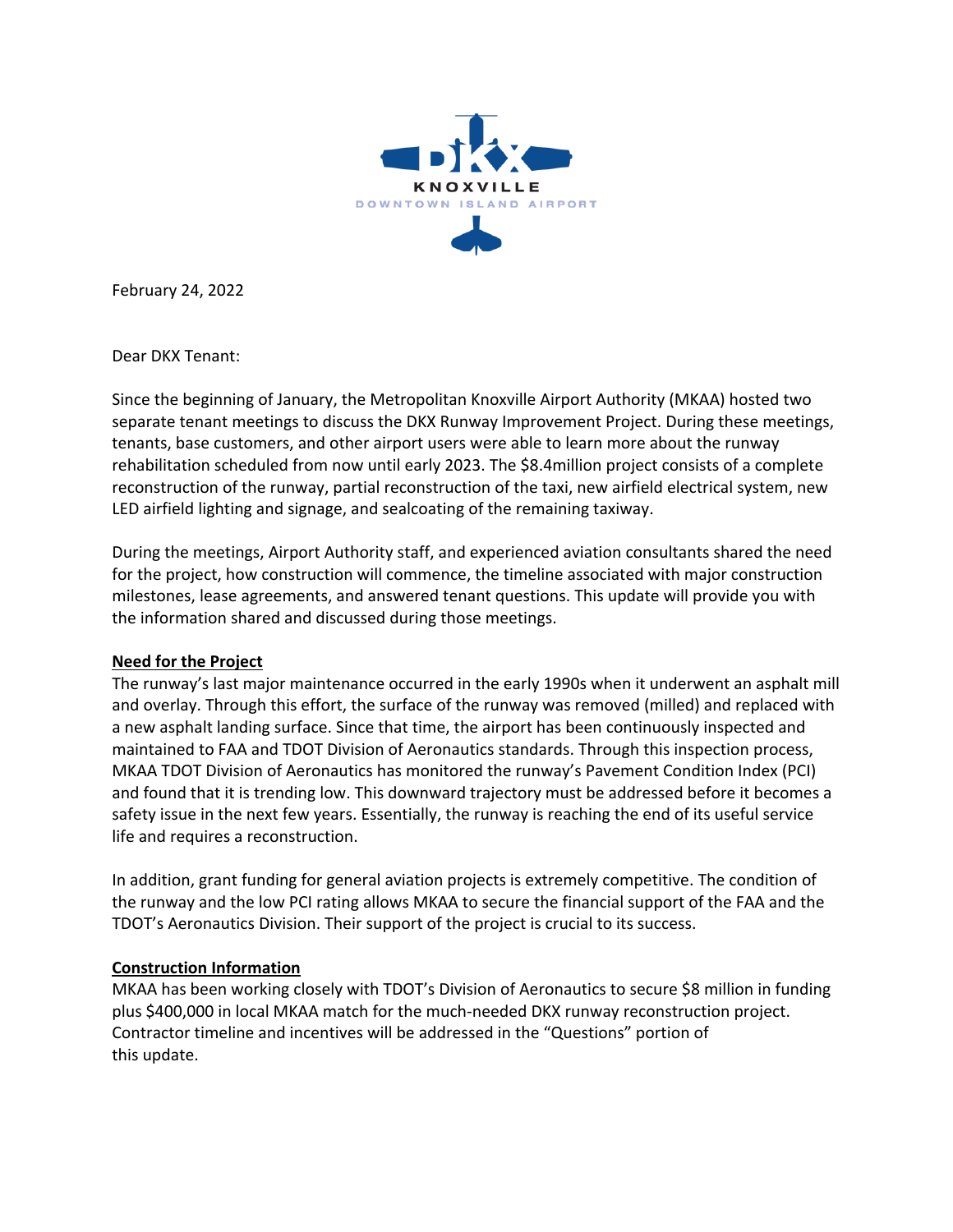## **Timeline Associated with Major Construction Milestones**

| <b>Project Design Completed</b>             | January 2022 - Complete |
|---------------------------------------------|-------------------------|
| Advertisement and Bid Phase                 | May 2022                |
| <b>Construction Mobilization</b>            | June 2022               |
| <b>Runway Closed for Construction</b>       | July - August 2022      |
| Airport Office Remains Open - Runway Closed |                         |
| Runway Reopens for Day-Time VFR Use Only    | September 2022          |
| Project Schedule To Be Completed            | January 2023            |

\*This project timeline is based upon current construction estimates and could be impacted by the availability of products and service availabilities.

## **Questions**

**1. Will the contractor work weekdays only or can they expedite the construction by working 24 hours a day?** The project schedule is dictated by available funding and the working schedule will be set by the selected contractor. It will be dependent upon contractor workforce and resource availability. MKAA cannot require that the contractor work 24 hours a day since the funding agency does not see this as an expedited project and did not fund it accordingly.

**2. What will happen if the bid is over \$8 million?** The bid package has been developed by aviation experts who have experience crafting this type of project. The project has been designed to meet the expected funding availability with the flexibility to remove scope items, if needed, to match funding. Certainly, in today's market, bids have been somewhat erratic and Authority staff will continue to work with our funding agency.

**3. Will helicopters and rotorcraft be able to use the airport during the runway closure?** Yes. Based upon their requirements for safe operation, DKX will be able to accommodate helicopter and rotorcraft operations. Please contact the DKX manager for specific information.

**4. During the runway closure, can an alternative surface be considered (i.e. using the taxiway or a turf landing strip)?** Both of these alternatives were considered during the design phase and discussed with TDOT's Division of Aeronautics. Through a safety risk assessment process, significant hazards to aviation were identified when considering the use of Taxiway A and a turf landing strip. These include, but are not limited to:

- Taxiway A does not meet the minimum width design standards.
- Significant obstructions present hazards to aviation on the approach and departure ends of the proposed alternative landing surface on Taxiway A.
- The Runway Object Free Area on the proposed alternative landing surface on Taxiway A would greatly encroach on the ramp area and create multiple aircraft movement issues adjacent to the terminal and the fuel farm.
- The proposed alternative landing surface would create multiple crossing points, creating Vehicle and Pedestrian Deviation "hotspots" with construction haul routes – further complicated with a non-towered airport.